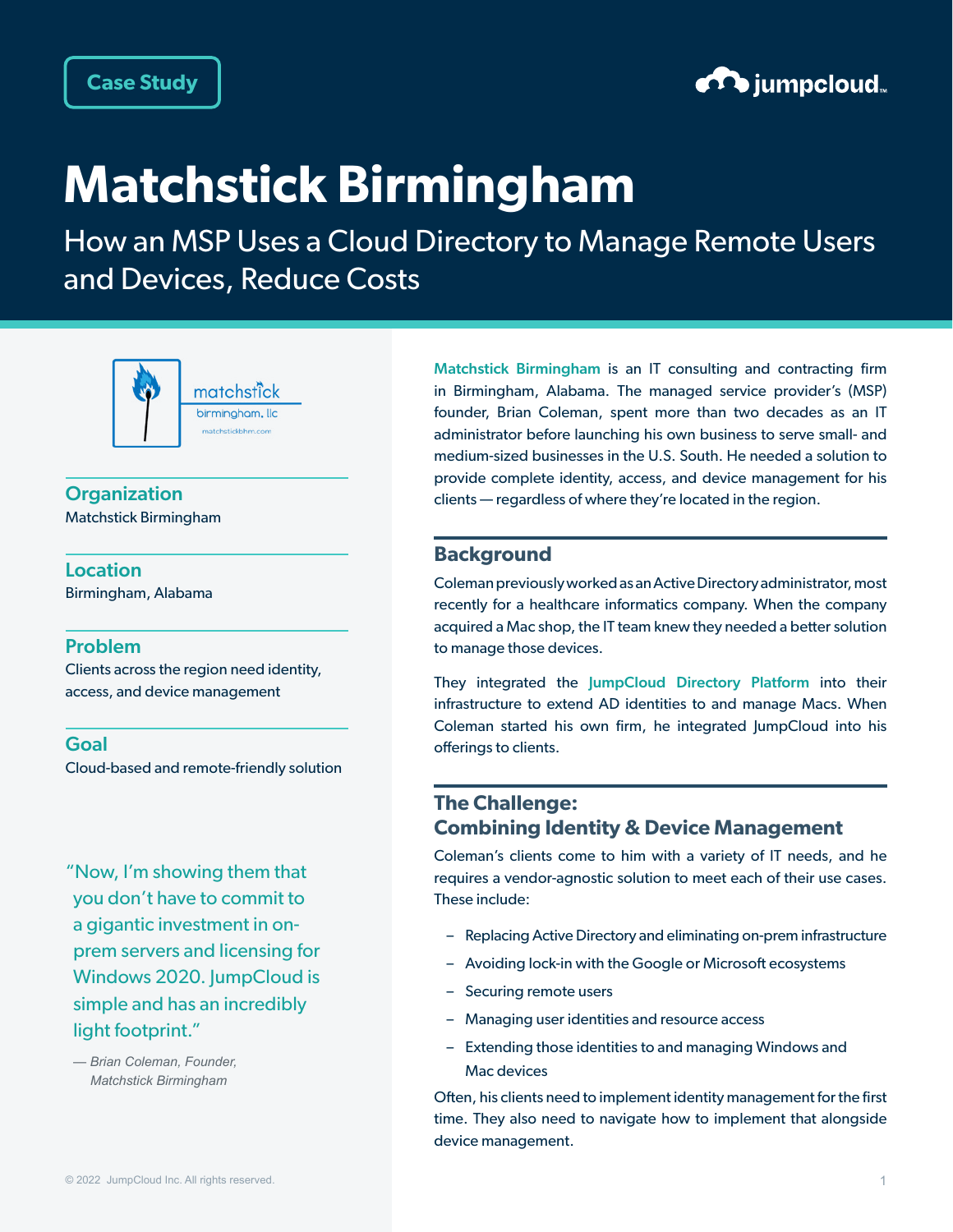"Your laptop is an extension of you," Coleman said. "It's not like the old days. Device management must go hand in hand with identity management now. We need to make sure not only that each device is compliant and



behaving correctly but also that each person is the only one who can access their laptop."

Using JumpCloud, Coleman helps these organizations achieve both without a heavy upfront investment.

# **The Solution: IT Solution Powered by JumpCloud**

Coleman provides implementation services, as well as ongoing IT services. He describes Matchstick Birmingham as an IT solution powered by JumpCloud.

"It was a lightbulb moment," Coleman said. "I can take JumpCloud and where needed throw in some spices whether it's an AV solution or a backup solution — and I can take that and sell it. That can be my product."

With JumpCloud, his clients get a lightweight but powerful solution that he and his team can manage from anywhere.

"A lot of organizations never had identity management they just winged it," he said.

Coleman and his team manage each of their client organizations through JumpCloud's Multi-Tenant Portal (MTP) — a centralized dashboard that lets MSPs view and manage each instance.

The team integrates the platform with Mac and Windows devices, productivity suites, web applications, cloud infrastructure, Wi-Fi networks, VPNs, and other resources. They centrally manage user identities and extend them to all their resources. From the same platform, they deploy prebuilt policies and custom commands to configure and secure user devices, including enforcing full-disk encryption, which is a critical feature in particular for their healthcare clients.

They also use JumpCloud Apple MDM for remote management of Mac devices — "I live and die for JumpCloud MDM," Coleman said.

# **Insights: Directory Events and Device Health**

Coleman and his team provide their clients with monitoring and analysis using Directory Insights, a feature that aggregates event logs with visibility across user and admin events. They analyze the data each morning and look for anomalies, and they turn to the data in the case of a security incident. For some clients, they also export that data to a SIEM for programmatic analysis.

They pair Directory Insights with System Insights, a feature that returns key asset, security, and configuration data about user devices. For example, they can analyze what's consuming a device's RAM or the last time it was restarted. That way, they can ensure devices perform optimally and are configured appropriately, as well as make more accurate purchasing decisions.

"Too many times, the decision to recycle or refresh equipment is made because a person complains," Coleman said. "But you need to have foundational facts — and that's where System Insights comes in."

# **Transition to Remote Work**

Coleman and his team were also able to quickly shift their clients to remote work at the beginning of the pandemic, and users didn't require a VPN to continue accessing their resources. They continued to access their devices and other resources in the same way, with one set of credentials per user.

"For the clients that I worked with that already had JumpCloud in place, it was seamless," Coleman said. "It was great to be able to tell leadership at these places: Don't worry. Your employees are going to work just as they did in the office, at home. I saw a bunch of worried people suddenly become relaxed when I was able to describe how this was going to work."

## **Implementation: "It's a Game Changer"**

To implement JumpCloud for new clients, Coleman starts with user devices. When they already have laptops, he takes over the local user accounts to begin managing them with JumpCloud. In other cases, he prepares new laptops for users.